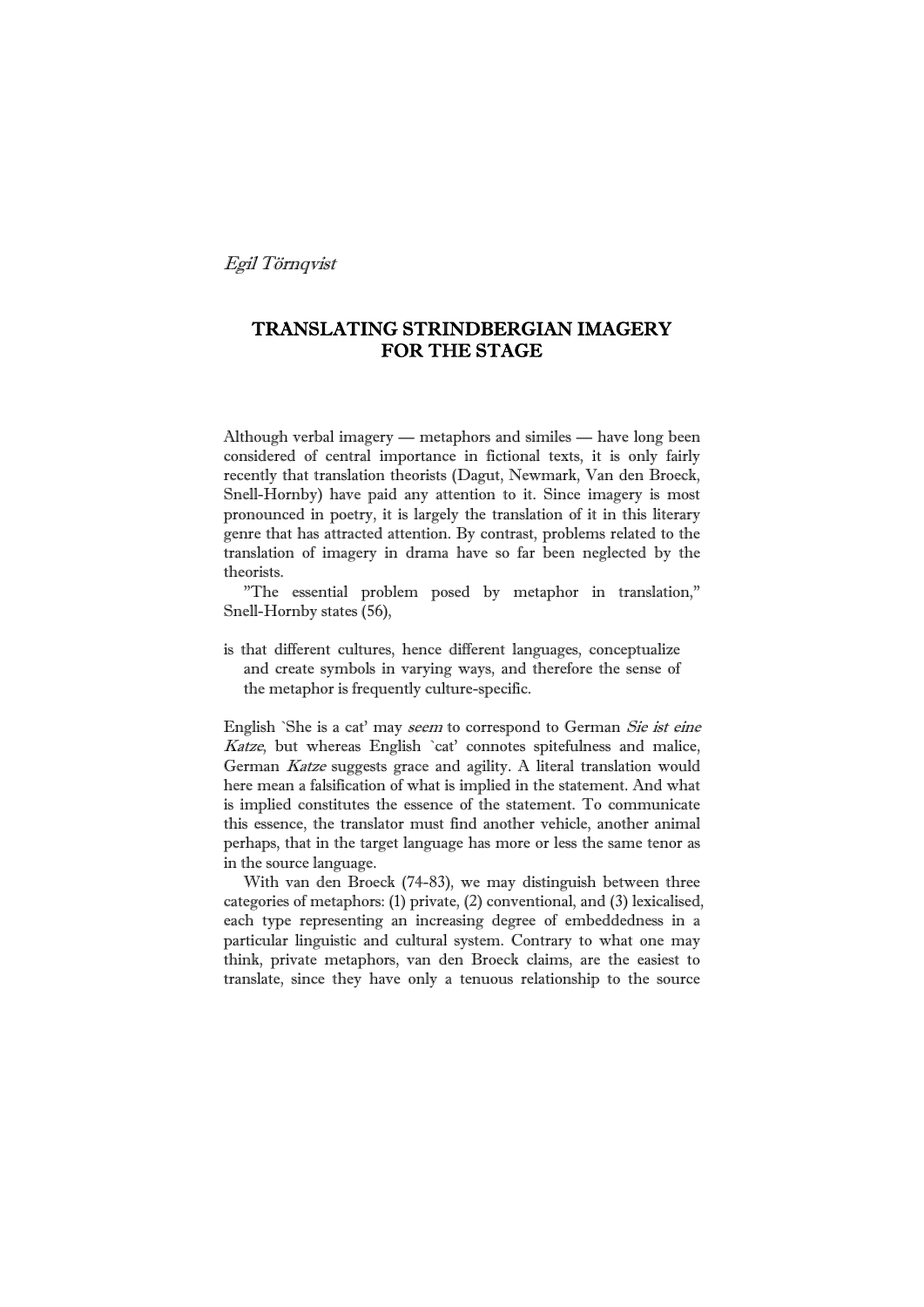language and culture. Lexicalized metaphors, on the other hand, being the most language- and culture-bound, are the hardest to find equivalents for in the target language. Yet since bold private metaphors may be difficult to grasp in the source text, this difficulty will remain when they are rendered more or less faithfully in the target text.

 With regard to the translation of metaphors, van den Broeck (77) distinguishes the following modes:

- 1. *Translation `sensu stricto'* occurs when both the SL tenor and the SL vehicle are transferred into the TL. If the vehicles in SL and TL correspond, the resulting TL metaphor will be idiomatic; if they differ, the resulting TL metaphor will either be a semantic anomaly or a daring innovation.
- 2. Substitution occurs when the SL vehicle is replaced by a different TL vehicle with more or less the same tenor.
- 3. Paraphrase occurs when a SL metaphor is rendered by a non-metaphorical expression in the TL.

This is a useful categorization, which helps to clarify why mode (1) may be functional when translating into one target language, while mode (2) or (3) may be more adequate when translating into another.

 Roman Jakobson's well-known distinction between three kinds of `translation' covers the basic transpositions<sup>[1](#page-1-0)</sup> spectrum from source text to target performance:

- 1. Intralingual translation or rewording is an interpretation of verbal signs by means of other signs in the same language.
- 2. Interlingual translation or *translation proper* is an interpretation of verbal signs by means of some other language.

<span id="page-1-0"></span><sup>&</sup>lt;sup>1</sup>I use this as an umbrella term for various kinds of shifts applying to drama, of which translation is one. See Törnqvist, 7-8.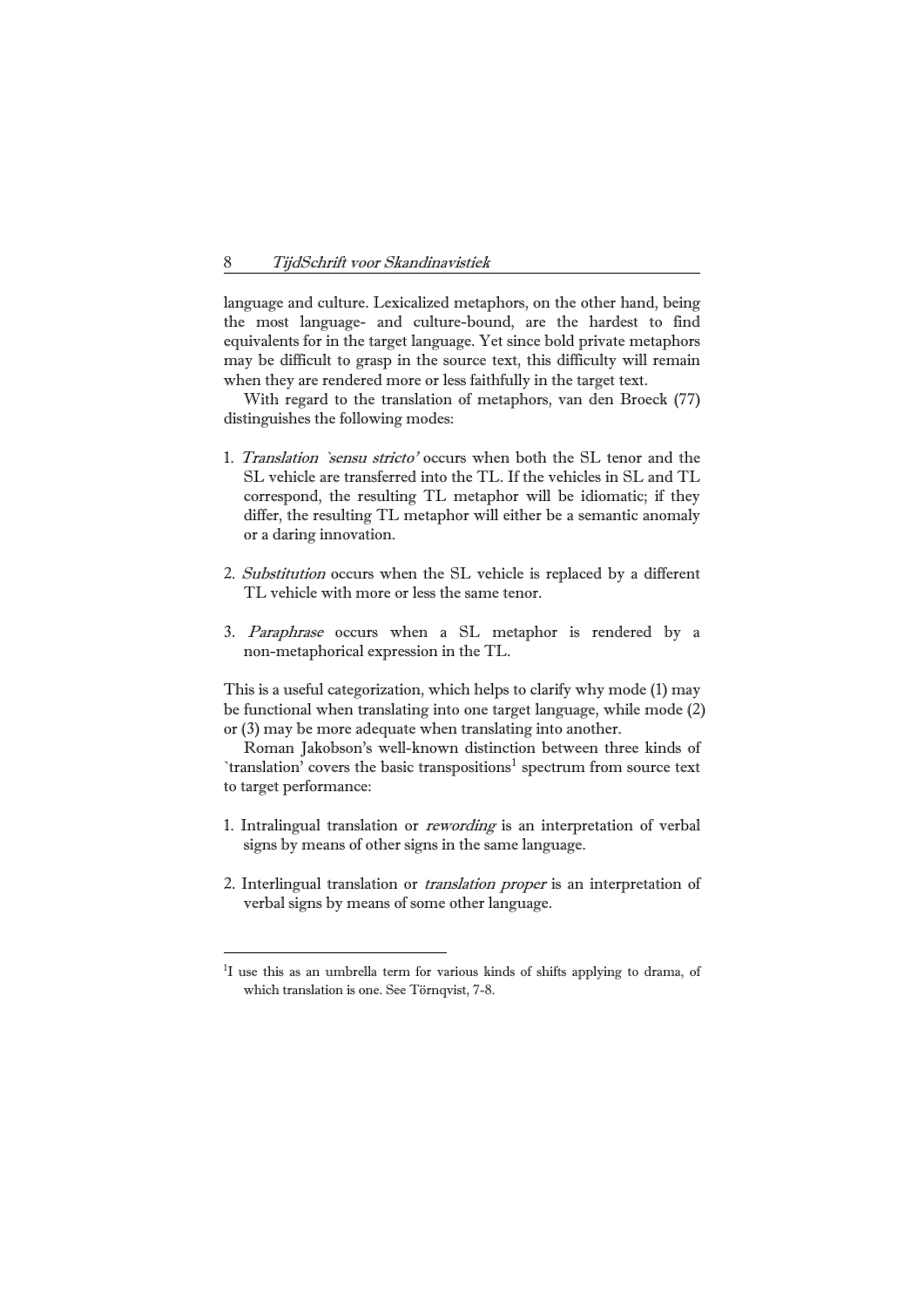| Egil Törngvist |  |
|----------------|--|
|                |  |

3. Intersemiotic translation or transmutation is an interpretation of verbal signs by means of signs of nonverbal sign systems.

(Jakobson, 145)

When claiming that translating for the stage involves all three categories, we immediately acknowledge the specificity of theatrical dialogue, the blueprint for a hypothetical performance intended for spectators who are also listeners. Unlike texts meant for readers, the theatrical dialogue, whether source or target text, is posited as (1) oral, enunciated in a certain tempo, tone of voice, etc.; and as (2) embedded in various visual signs (scenery, lighting, sound effects, costumes, movements, gestures, mimicry), as well as in, frequently, acoustic signs (sound effects, music). Since these stage signs will vary from one production to another, the dialogue, including the metaphors contained in it, will constantly appear in different audiovisual contexts, contexts which will qualify what is being enunciated. This applies, of course, also to imagery: a metaphor may be uttered in an ironical way; it may be linked to a piece of property, concretising the vehicle of the metaphor, etc.

 No major playwright since the 1880s has made such a frequent use of verbal imagery as August Strindberg. In this respect he may be seen as a latter-day Shakespeare. But while Shakespeare's imagery is easily justified by the verse form of his dramas, Strindberg's is constrained by his ambition to write a prose dialogue which resembles everyday speech. As a result, Strindberg was forced to make frequent use of conventional — dead or faded — metaphors, metaphors which in the course of time have become household words. Quite often, however, he restores such metaphors to life and reminds us of the concreteness of the vehicle by giving them a surprising twist. Very characteristic, especially in the later plays, is the tendency to make common words metaphorically pregnant. This is particularly true of words indicating human relations (father, mother, child), whose meaning may vary considerably depending on the context. Such everyday words may not seem to present any difficulties to translators. Yet, if their metaphoric significance is overlooked, the temptation increases to replace the insistence on one and the same word in the source text with variation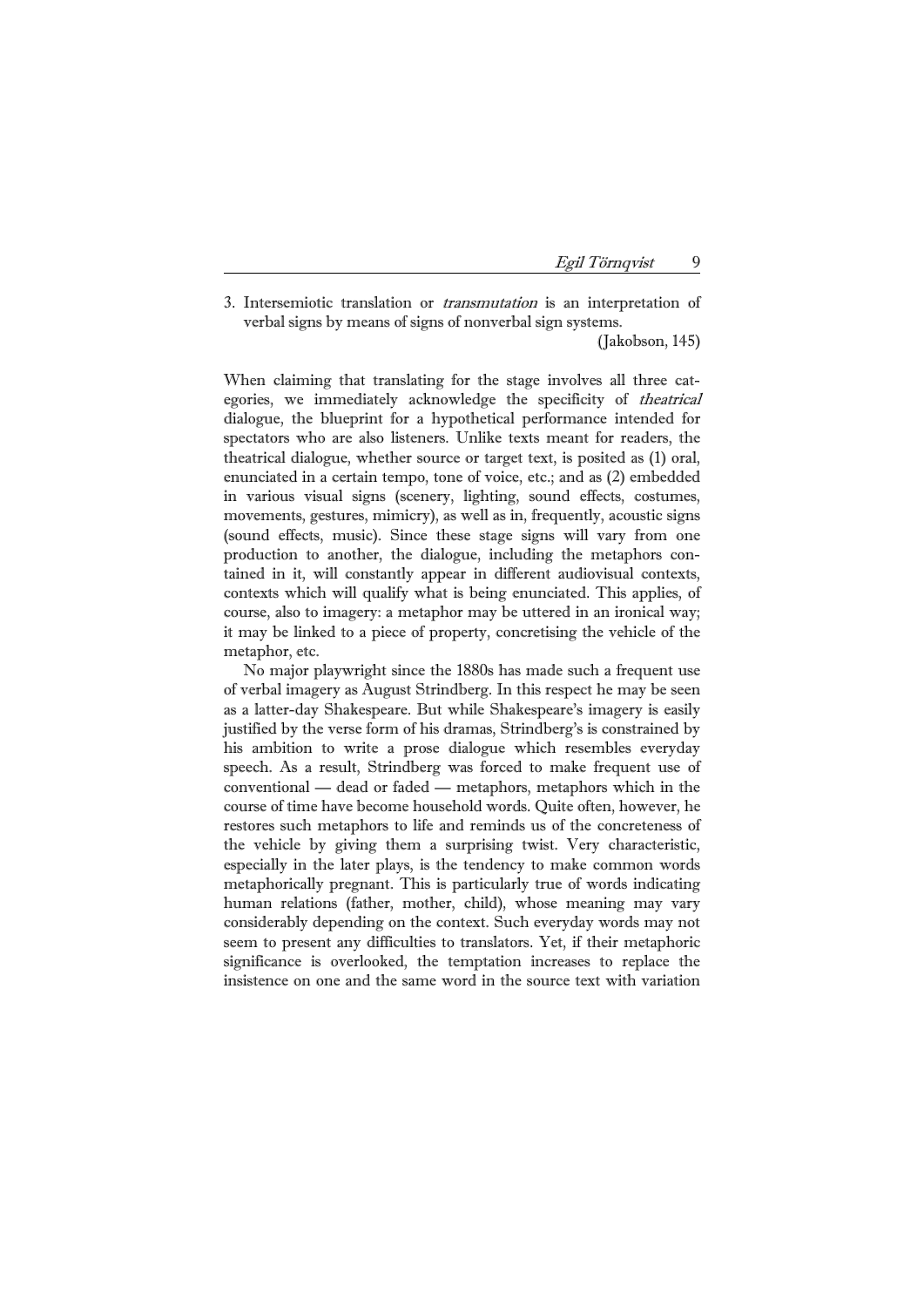in the target text. Consider the following keyword pattern in Fröken Julie/Miss Julie (1888):

- JEAN. [-] hon gick med smutsiga manschetter, men skulle ha greve-kronan i knapparna. (SS [2](#page-3-0)3: 120)<sup>2</sup>
- FRÖKEN. Tag mig bort från denna smuts som jag sjunker i! (151)

FRÖKEN. Att en människosjäl kan vara så djupt smutsig! JEAN. Tvätta'n då! (153)

- JEAN. [-] det pinar mig se er sjunken så djupt, att ni är långt under er kokerska; det pinar mig som att se höstblommorna piskas sönder av regnet och förvandlas i smuts. (154)
- JEAN. Ni är blek som ett lik och förlåt, men ni är smutsig i ansiktet.
- FRÖKEN. Låt mig tvätta mig då! (172)

- Edwin Björkman renders these passages as follows:
- JEAN. [-] She wore the cuffs till they were *dirty*, but she had to have cuff buttons with a coronet on them.
- JULIE. Take me out of the filth into which I am sinking.
- JULIE. That a human soul can be so steeped in dirt! JEAN. Well, wash it off!
- JEAN. [-] It hurts me to see you sinking so low that you are far below your own cook — it hurts me as it hurts to see the Fall flowers beaten down by the rain and turned into mud.

<span id="page-3-0"></span><sup>&</sup>lt;sup>2</sup>Emphases here and in the subsequent quotations in  $SS$ , the edition used by most translators, are all by me.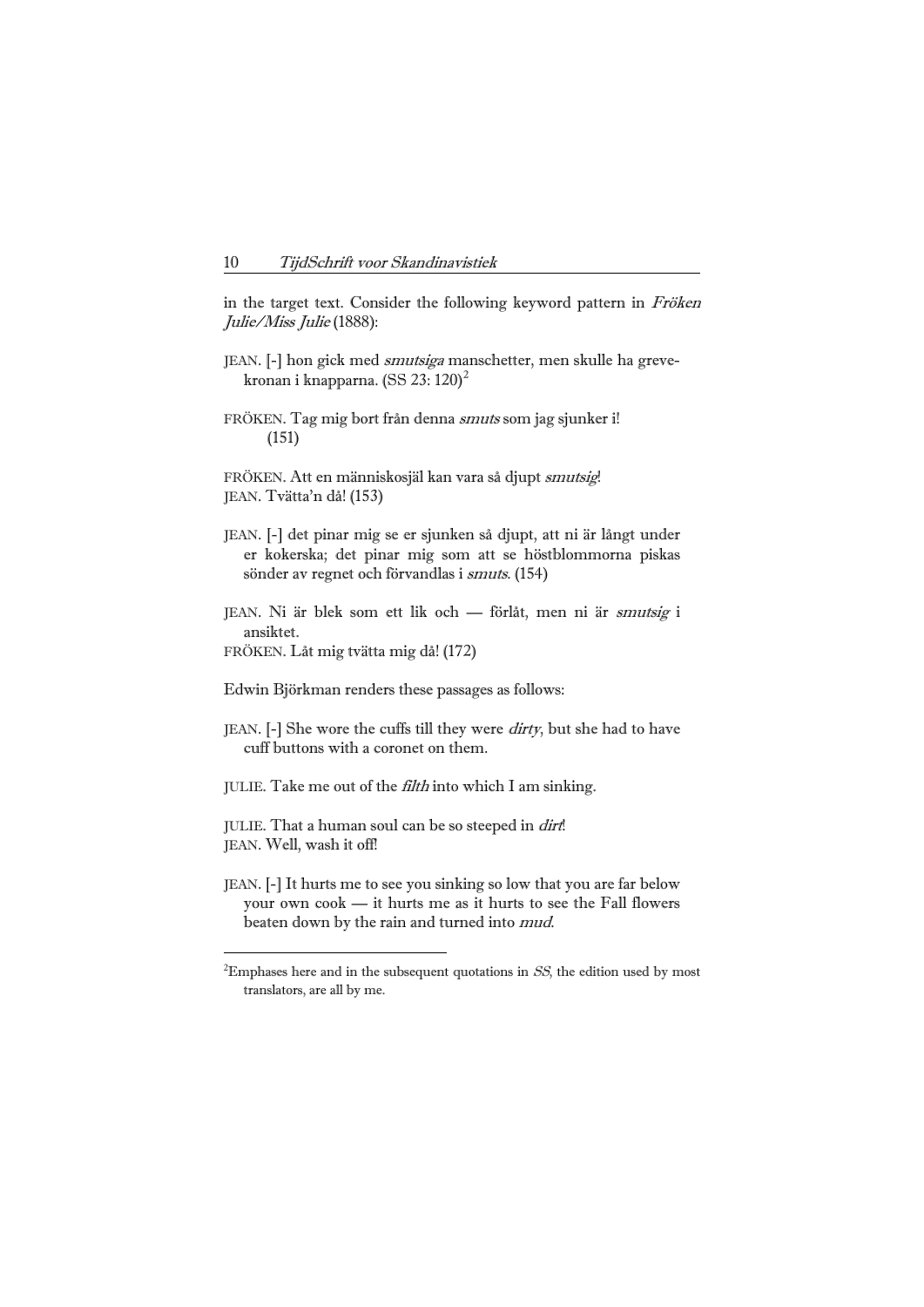| Egil Törngvist |  |
|----------------|--|
|                |  |

JEAN. You're pale as a corpse, and — pardon me, but your face is dirty.

JULIE. Let me wash it then —

Compare Elizabeth Sprigge's version:

JEAN. [-] She went round with her cuffs filthy, but she had to have the coronet on the cuff-links.

JULIE. [-] Lift me out of this filth in which I'm sinking.

JULIE. That any human being can be so steeped in filth! JEAN. Clean it up then.

- JEAN. [-] It hurts to see you fallen so low you're far lower than your own cook. Hurts like when you see the last flowers of summer lashed to pieces by rain and turned to mud.
- JEAN. You're white as a corpse and pardon me your face is dirty.

JULIE. Let me wash then.

Whereas Strindberg consistently sticks to *smuts* and *smutsig*, the translators settle for variation. Björkman offers the series `dirty-filth-dirt-mud-dirty', Sprigge the series `filthy-filth-filth-mud-dirty'. The link between the third and the fifth passage is retained in Björkman's version through the correspondence `dirt-dirty' and somewhat less noticeably in Sprigge's `filth-dirty.' In the fourth passage Jean compares Julie's degrading herself by having intercourse with her servant — Jean himself — to the flowers turning into `dirt.' The word has a moral undertone, lacking in `mud,' precisely because it should suggest that it is above all Julie who has turned dirty. In the source text there is a clear verbal connection between the mother's smutsiga cuffs and Julie's feeling that she is sinking into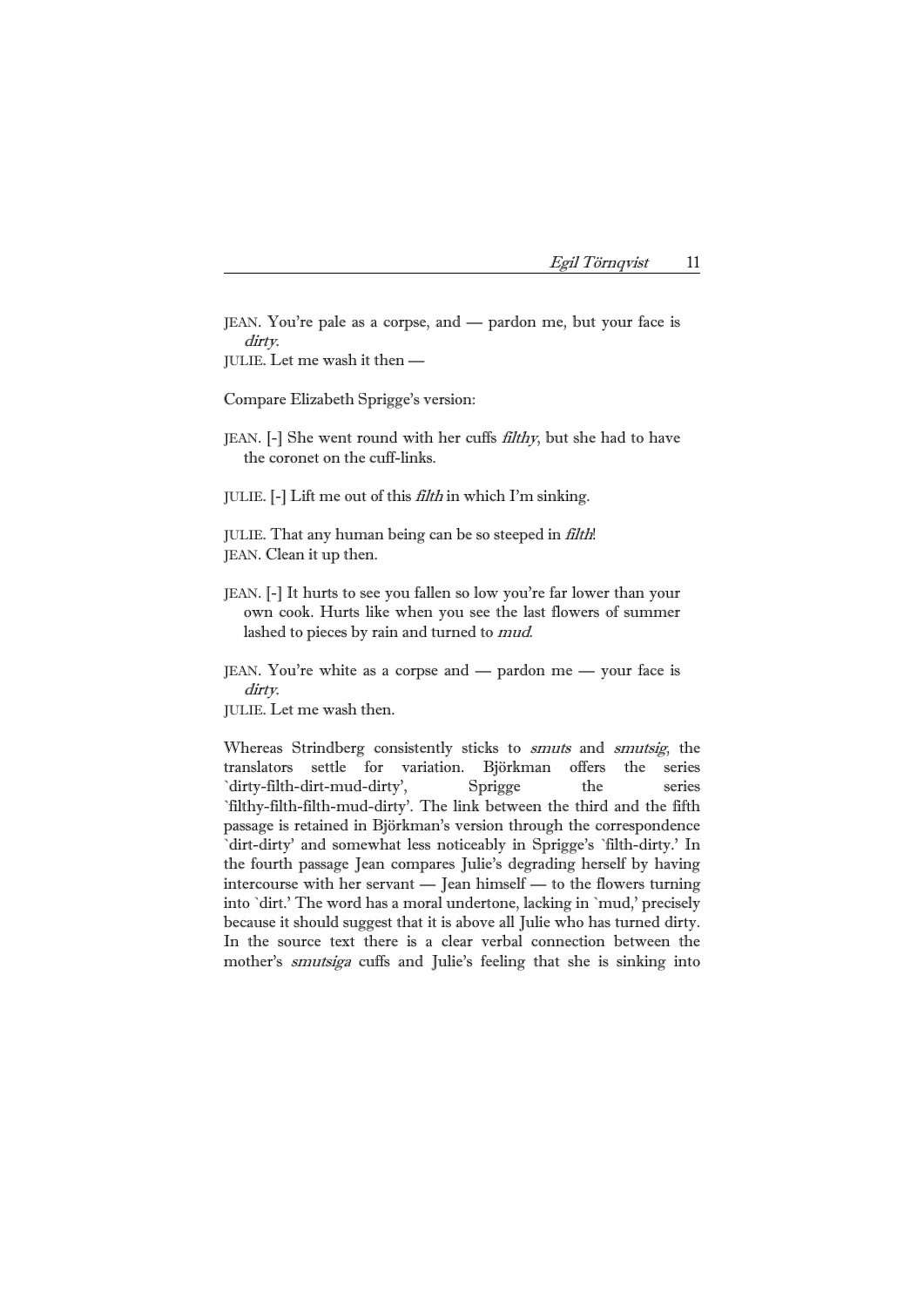smuts, a connection obscured in Björkman's version but retained in Sprigge's.

 In passage three, it is Julie who accuses Jean of being morally dirty. Her faded image comes to life through his concrete retort, which at the same time means an expansion of her imagery. It is her task, Jean says, not his to rid him of base morals, i.e. the blame is boomeranged to Julie and the class she represents. The enclitic form tvätta'n strengthens his retort. It has a vulgar ring — missing in the translations — indicating that Jean ascribes his base morals to his low social station, which in turn is a result of his being suppressed by the class Julie belongs to.

 Shortly after this Jean again accuses Julie of moral baseness. But his accusation, unlike hers, is oblique. Comparing Julie to a flower that has turned to smuts, it emphasises his own compassion for Julie rather than her fate. The effect is the contrary of what is intended. We sense that with his flowery imagery Jean is merely pretending compassion.

 Related to the `dirt' pattern is the idea of falling — physically, socially, morally, religiously (Original Sin).

Consider the following pattern:

FRÖKEN. [-] jag längtar att få falla; men jag faller inte. (SS 23: 132)

FRÖKEN *skriker i krampanfall*. [-] Jag *faller*, jag *faller*!

JEAN. Fall ner till mig, så skall jag lyfta er sedan!

FRÖKEN. Vilken förfärlig makt drog mig till er? Den svages till den starke? Den fallandes till den stigandes! (149)

JEAN. Har du sett någon flicka av min klass bjuda ut sig på det sättet? Sådant har jag bara sett bland djur och fallna kvinnor! (153)

Björkman translates this as follows:

JULIE. [-] I am longing to fall, and yet I don't fall.

JULIE. [Crying hysterically] [- ] I'm falling, I'm falling! JEAN. Fall down to me, and I'll lift you up again afterwards.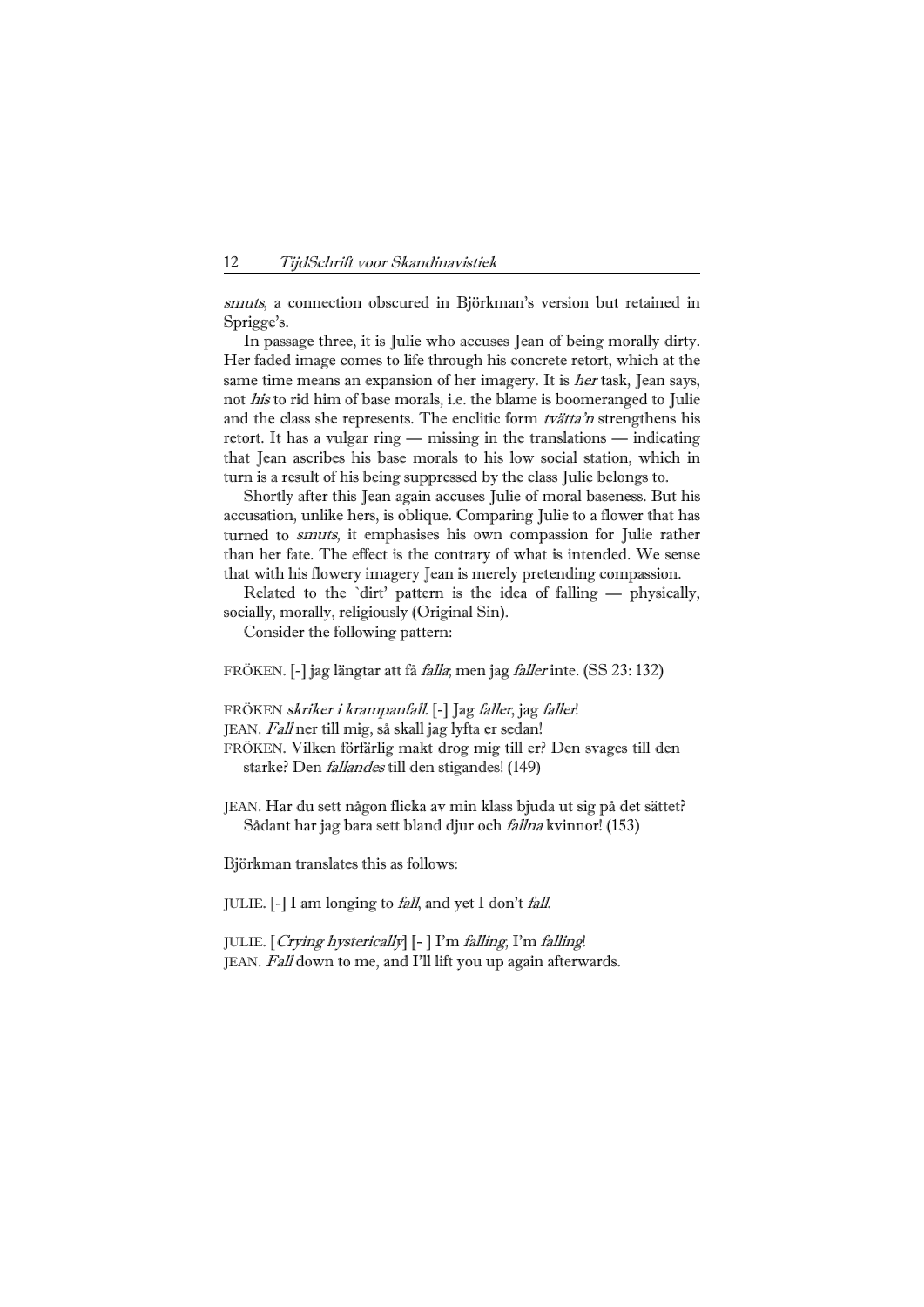| Egil Törnqvist |  |
|----------------|--|
|                |  |

- JULIE. What horrible power drew me to you? Was it the attraction which the strong exercises on the weak — the one who is rising on one who is falling?
- Did you ever see a girl of my class throw herself at anybody in that way? I have never seen the like of it except among beasts and prostitutes.

While Strindberg, here again, consistently sticks to the verb *falla* — to the extent that even the noun krampanfall seems affected by it, Björkman weakens the moral connection by settling for the straight "prostitutes" rather than the metaphorical "fallen women" (Johnson's literal rendering). Watts, finally, obscures the reference to women by rendering the sentence euphemistically: "I've never seen the like except in the farmyard — or on the streets."

 Sometimes even the name of a character has a metaphoric quality. In *Ett drömspel/A Dream Play* (1902), one of the characters is named Ordström (lit. Wordstream). A Swedish recipient has no difficulty in seeing it as a charactonym — and a `pun' on the perfectly normal compound surname of Nordström (Northstream). Yet to name the character Wordstream would have meant turning Strindberg's drama into a restauration comedy. No translator has opted for this solution.

The situation is more complicated in *Påsk/Easter* (1901), where the play's antagonist eventually turns out to be a helper. This miraculous development is actually contained in the man's compound surname, Lindkvist (lit. Lindentwig). The name bears on the theme of the play, which links birch with Old Testament punishment (Jehovah) and linden with New Testament grace (Christ). Early in the play Strindberg introduces the latter concept:

ELIS. Vet du, jag tror att friden återvänder och att olyckorna tröttnat...

KRISTINA. Varför tror du det?

ELIS. Jo, även därför, att, när jag gick förbi domkyrkan nyss, kom en vit duva flygande; hon slog ned på trottoaren och fällde en kvist, som hon bar i näbben, alldeles framför mina fötter.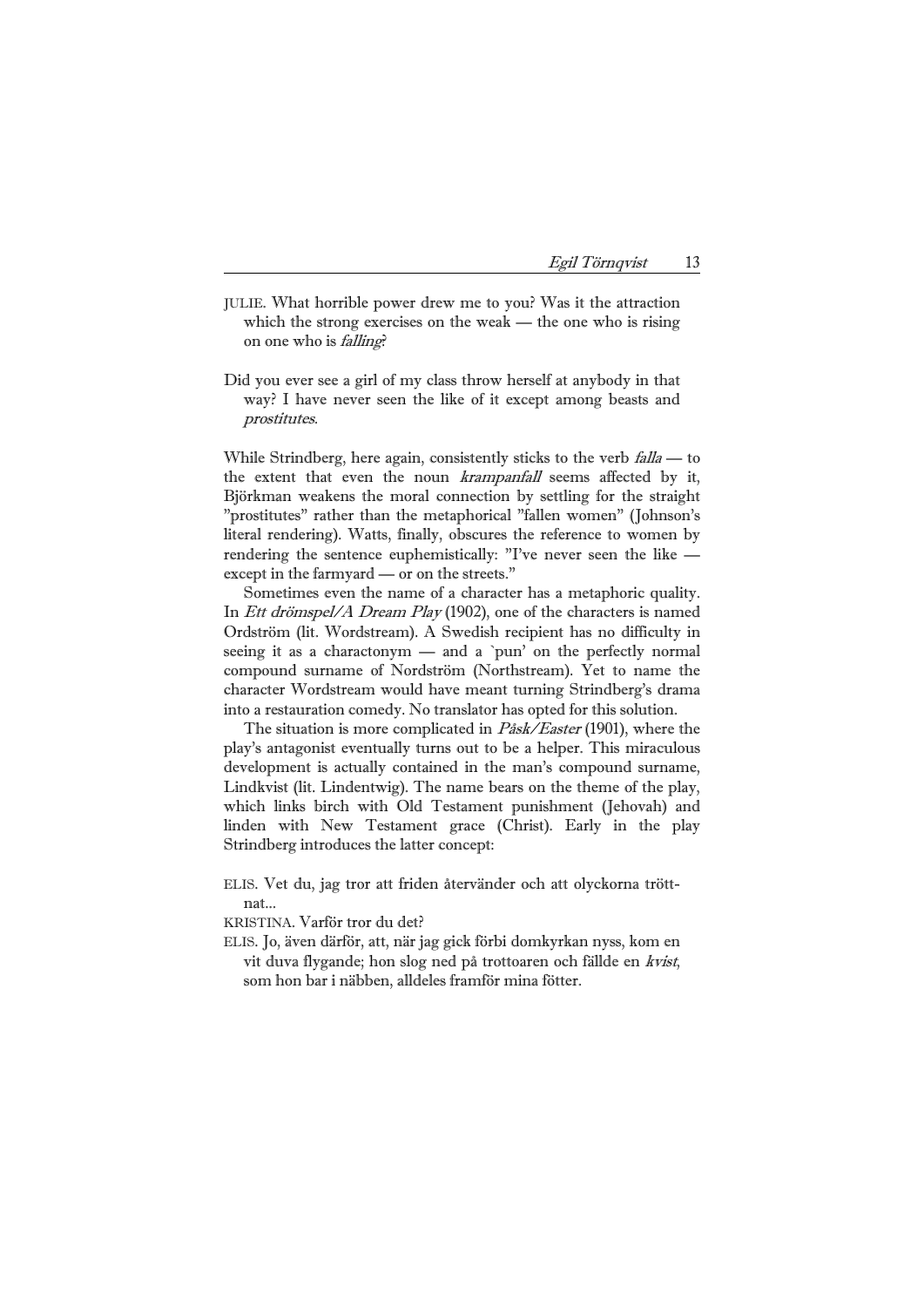KRISTINA. Såg du, vad det var för en kvist?

- ELIS. Oliv kunde det inte gärna vara, men jag tror, att det var fridstecknet [-] (SS 33: 40-41)
- ELIS. [-] Stugan står där i ordning, som den stod i vår barndom; lindarna stå kvar. (43)
- ELIS. [-] Vet du, jag vaknade i natt vid studentsång; man sjöng: "Ja, jag kommer, hälsen glada vindar ut till landet, ut till fåglarne, att jag älskar dem, till björk och lindar, sjö och berg jag vill dem återse. Se dem än som i min barndoms stunder..." (46)

Turning to Sprigge's and Johnson's translations, we can see that both retain the name of Lindkvist. The relevant passages in Sprigge's version read:

- ELIS, recovering. But you know I really believe peace is on the way — that our misfortunes are wearing themselves out at last.
- KRISTINA. What makes you think that?
- ELIS. Well ... partly because just now as I was passing the cathedral, a white dove came flying by. It swooped down to the pavement and dropped the *twig* it was carrying in its beak right at my feet.
- KRISTINA. Did you see what kind of twig it was?
- ELIS. I suppose it couldn't really have been an olive branch, but I feel sure it was a sign of peace.
- ELIS. [-] The cottage stands there waiting, just as it was when we were children. The *lime* trees are there [-]
- ELIS. [-] Do you know, last night I was woken up by students singing the song that goes "Yes, I am coming. Happy winds, go tell the earth, tell the birds I love them. Tell the birches and limes, the mountains and lakes, I long to see them once again — to see them as when I was a child."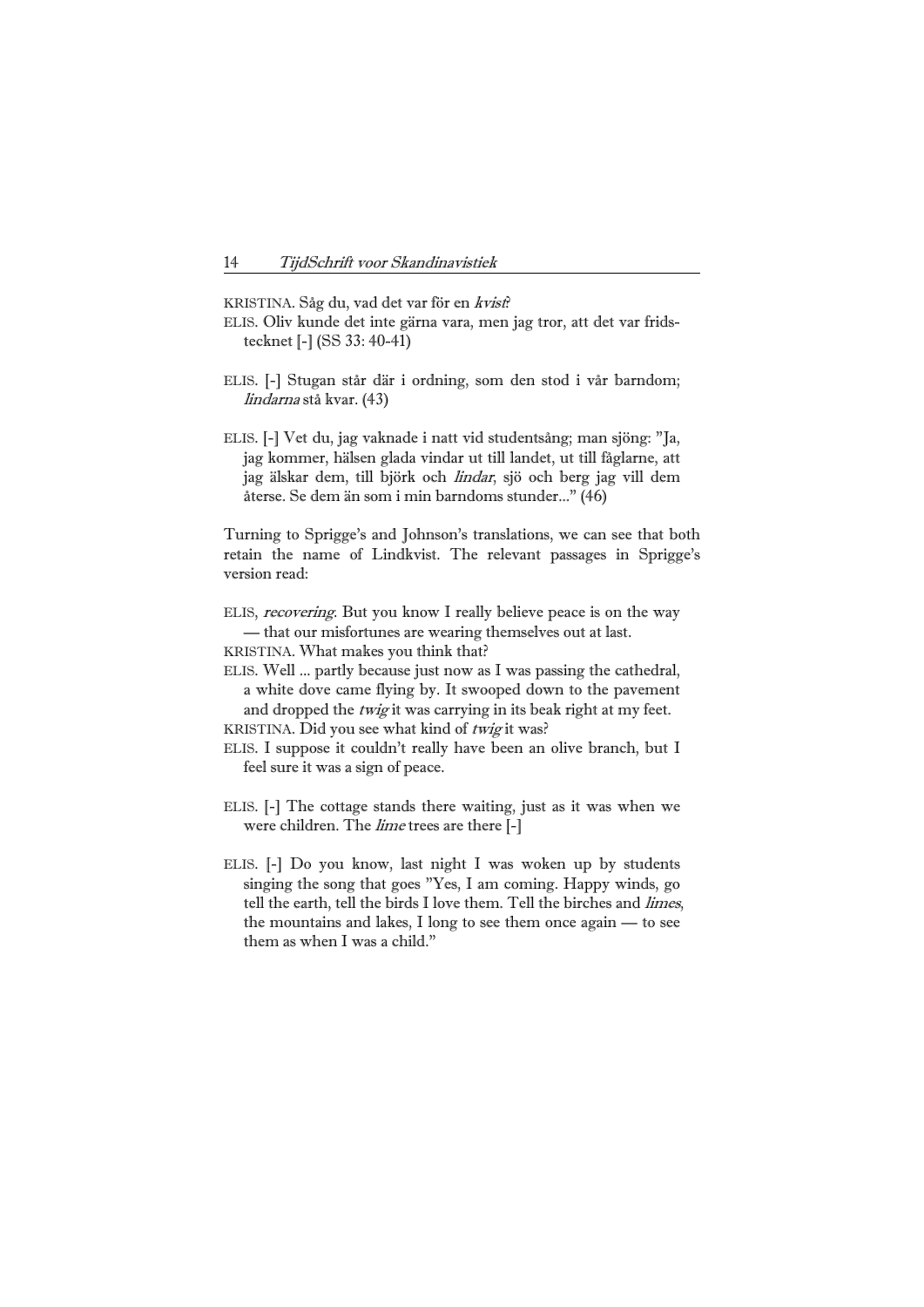| Egil Törnqvist |  |
|----------------|--|
|                |  |

A shortened version of the corresponding passages in Johnson's translation reads:

- ELIS. [-] and dropped a branch it was carrying in its beak right in front of my feet.
- KRISTINA. Did you see what kind of branch it was?
- ELIS. It can't very well have been an olive branch, but I think it was a symbol of peace [-].

ELIS. [-] the *lindens* are there [-]

ELIS. [-] "Tell the birch and the lindens I want to see them."  $[-]$ 

Although the source text suggestively links the name of Lindkvist with lind (linden) and kvist (twig), this link will be noticed only by the scrupulous rereader of the play. It will no doubt be wasted on the spectator who is confronted with the source text. And it will be completely nonexistent both to the reader of the target text and the spectator of the target performance. As in the case of Ordström, only a translation of the name would here be of help. But neither Limetwig nor Lindenbranch will do. We have to accept the sad fact that the significance of the name can be communicated, via an explanatory note, only to the recipient it is not primarily intended for: the reader of the play.

 As an example of how the playwright makes excessive claims on his recipients' alertness to his imagery, this is far from exceptional. A somewhat different example we find in the late chamber play Oväder/Storm (1907); says the Brother of the protagonist:

- Jag tycker det är skönt att bli gammal, för då har man inte så långt kvar på rekordet. (SS 45: 13)
- I think it's a wonderful thing to grow old, because then the recording has almost played to its end. (Jacobs & Flakes)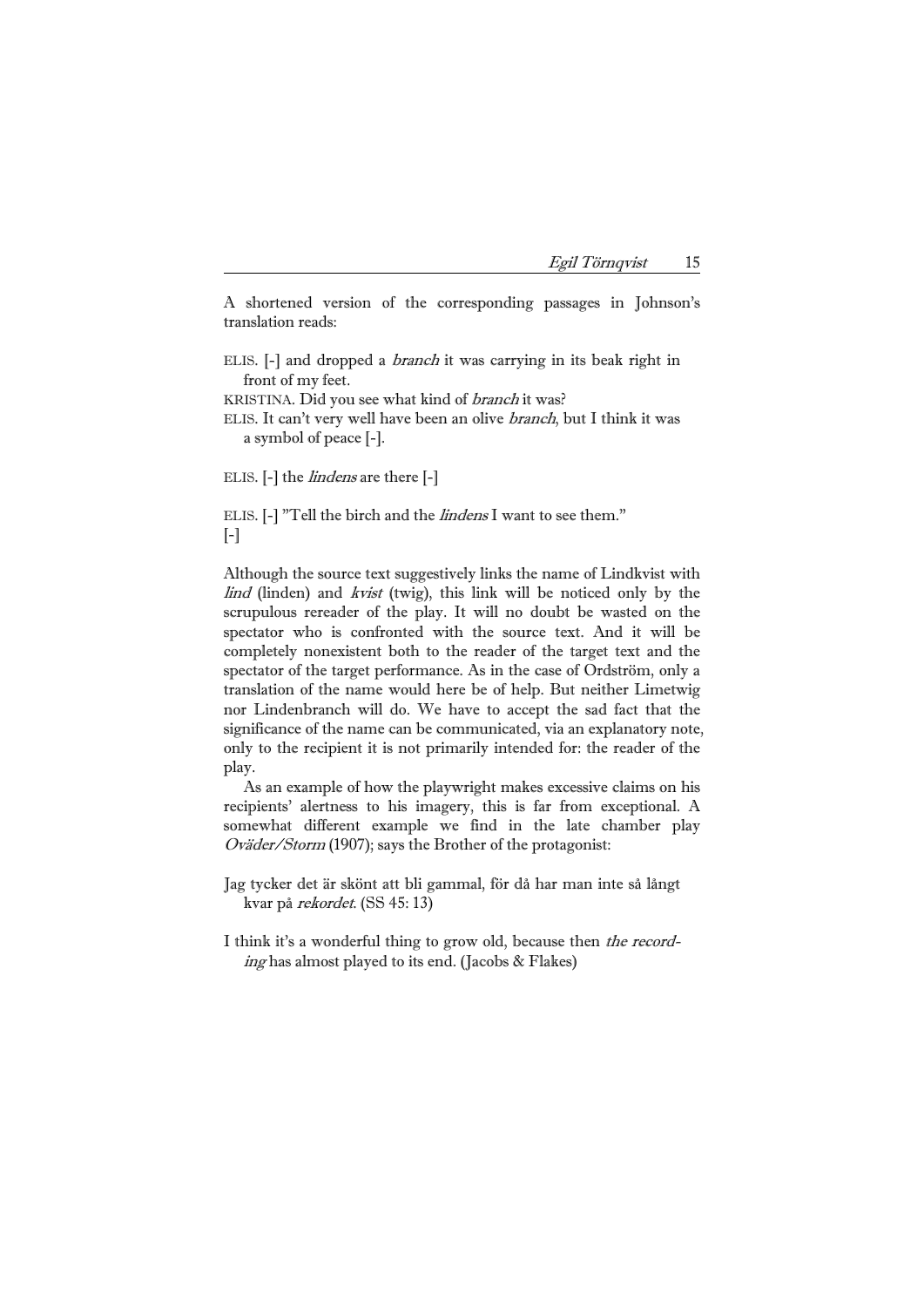This rendering comes close to the meaning of the source text. As Jacobs has convincingly demonstrated with the help of another Strindberg text, where the same word appears, *rekordet* does not here refer to sport results. It refers to a kind of phonograph, a predecessor of the grammophone. But since "the word did not otherwise enter the Swedish language with that meaning" (Jacobs, 27), even the source recipients were and are at a loss. For the reader of the play, this problem can be solved through an explanatory note,<sup>[3](#page-9-0)</sup> but for the spectator one would need to make use of an intralingual translation, a rewording of the text, to make the speech intelligible.

 Five other target texts indicate that the translators — and who can blame them — have not grasped the meaning of the word *rekordet*:

- I think it's a wonderful thing to be old there's not so much left on the agenda. (Quinn)
- It's good to be old. One hasn't so long to wait. (Meyer)
- I think it's nice to get old then one doesn't have so much left on the account. (Johnson)
- I must admit I rather enjoy growing old. No more rivalry or competition. (Martinus)
- Yes, old age! I think it feels good to be old: you haven't so much further to go. (Ewbank)

Whatever we think of these solutions, it is clear that they are all more intelligible to a theatre audience than the metaphor used in the source text. Most of the translations convey the idea that old age is desirable because then life is nearly over. Martinus narrows the meaning somewhat by indicating that it is the struggle of (his) life, rather than life itself, that the Gentleman is tired of. Like Meyer and Ewbank, she

<span id="page-9-0"></span><sup>&</sup>lt;sup>3</sup>Surprisingly enough, this exceedingly private metaphor is left unexplained in the new standard edition of Samlade Verk, 58 (Stockholm, 1991).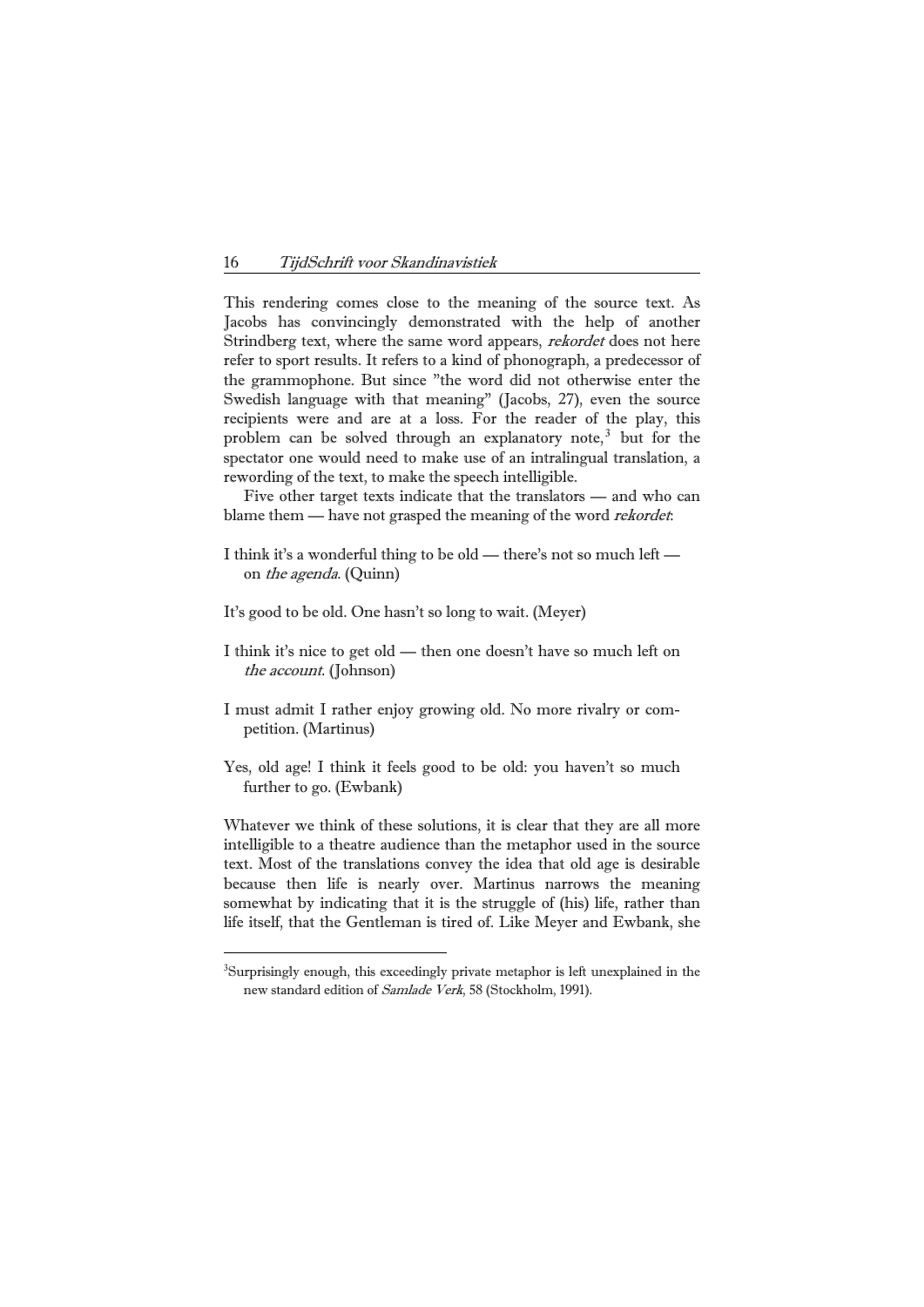| Egil Törnqvist |  |
|----------------|--|
|                |  |

abstains from imagery and paraphrases. As a result the Gentleman's speech becomes at once easier to grasp and more trivial.

 As for the two target texts that retain the use of imagery, we may note that the vehicles differ both from one another and from that of the source text. "Account" relates to book-keeping - man's or God's; "agenda" connotes a life full of activities. Unlike these vehicles, "recording" has a dynamic dimension — retained in Ewbank's version — in its indication that the sounds we make simply by being alive are eventually bound to end in silence.

 Once in a while Strindberg's habit of thinking in metaphoric terms may puzzle translators. In the opening of Spöksonaten/The Ghost Sonata (1907) we come across the following:

GUBBEN. Kanske förmögen?

- STUDENTEN. Inte alls ... tvärtom! Jag är utfattig!
- GUBBEN. Hör nu ... jag tycker, jag hört den rösten ... jag hade en ungdomsvän, som inte kunde säga fönster, utan alltid sa funster — jag har bara råkat en person med det uttalet och det var han; den andra är ni — är det möjligt att ni är släkt med grosshandlar Arkenholz.
- STUDENTEN. Det var min far. (SS 45: 152-153)

In Björkman's rendering this passage reads:

HUMMEL. Wealthy, I suppose?

- STUDENT. Not at all on the contrary poor as a durmouse.
- HUMMEL. Look here ... It seems to me as if I recognised your voice. When I was young, I had a friend who always said "dur" instead of door. Until now he was the one person I had ever heard using that pronunciation. You are the only other one.... Could you possibly be a relative of the late Mr. Arkenholtz [sic], the merchant?

STUDENT. He was my father.

In three other target texts the crucial bit is translated as follows: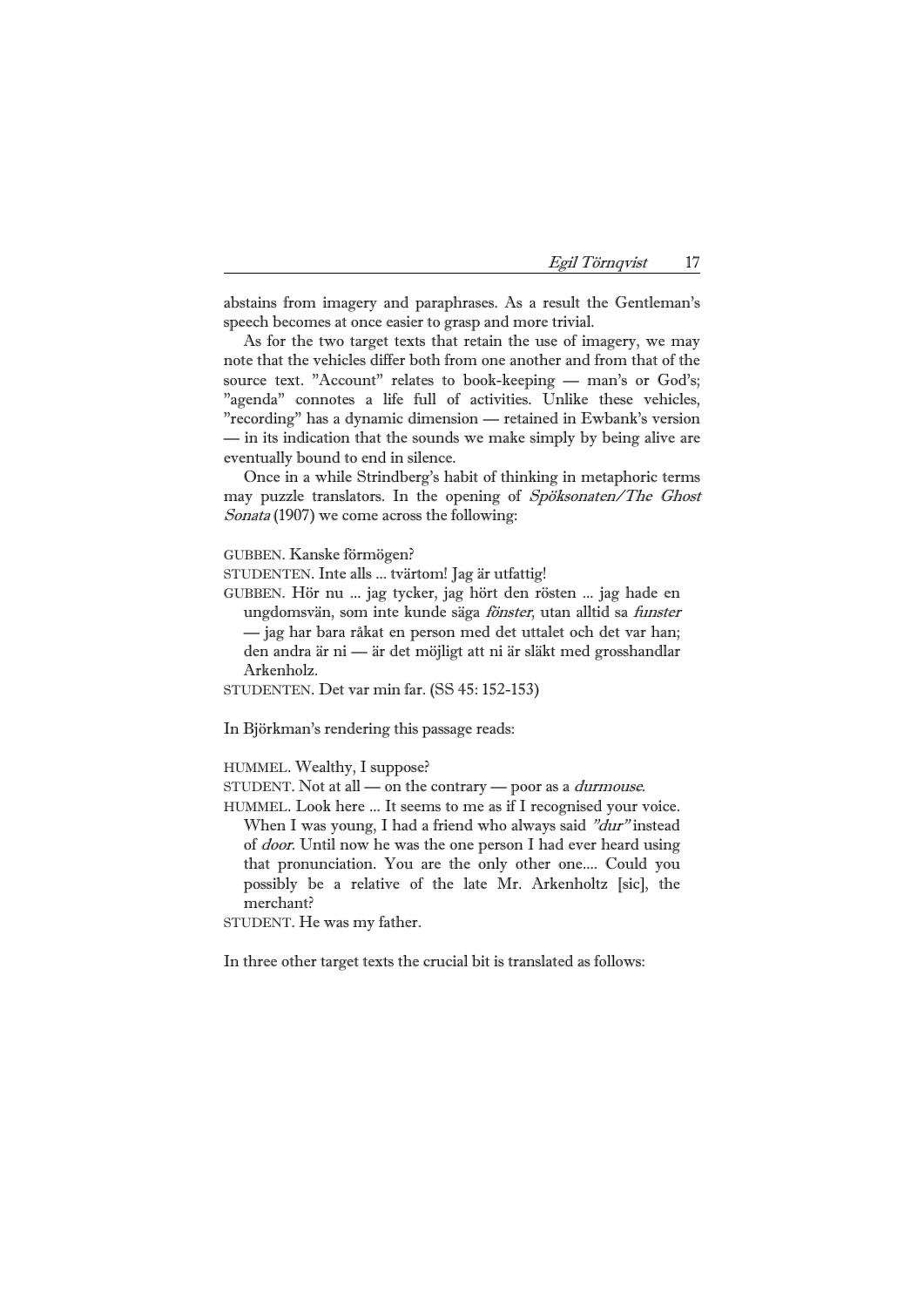- OLD MAN. Do you know, it seems to me I've heard your voice before. When I was young I had a friend who pronounced certain words just as you do. (Sprigge)
- THE OLD MAN. It's strange ... but I can't help thinking that I've heard your voice before.... When I was a young man I had a friend who couldn't pronounce window, he always said winder. (Sprinchorn)
- STUDENT. [-] I'm ab-absolutely penniless.
- OLD MAN. Wait a moment! I seem to know that voice. When I was young I had a friend who couldn't say absinthe, he always said ab-absinthe. (Meyer)
- OLD MAN. I say...I believe I've heard that voice before... when I was young I had a friend who couldn't say 'window', he always said  $\iota$ *widow'* [-]. (Ewbank)
- In his introduction to the play, Sprinchorn (xiv-xv) comments:
- One of the more interesting examples of what seems like a blunder, and which is always "corrected" by translators, is Hummel's remarking [-] on the Student's strange way of pronouncing the word "window." But, in fact, the Student has not pronounced the word at all. If this were a realistic play, there would be no explanation, just as there would be no explanation for the appearance of the Milkmaid as an apparition visible at first only to the Student. On the other hand, if the apparition can be accounted for as a symbol, so can the window. For Hummel is described later on as a thief who enters through windows to steal human souls, and here we see him as he first steals into the Student's life by means of a "window."

Sprinchorn is no doubt right in seeing an intended symbolic significance in the window rather than a sign of carelessness on Strindberg's part. But his argumentation is misleading. Hummel does not really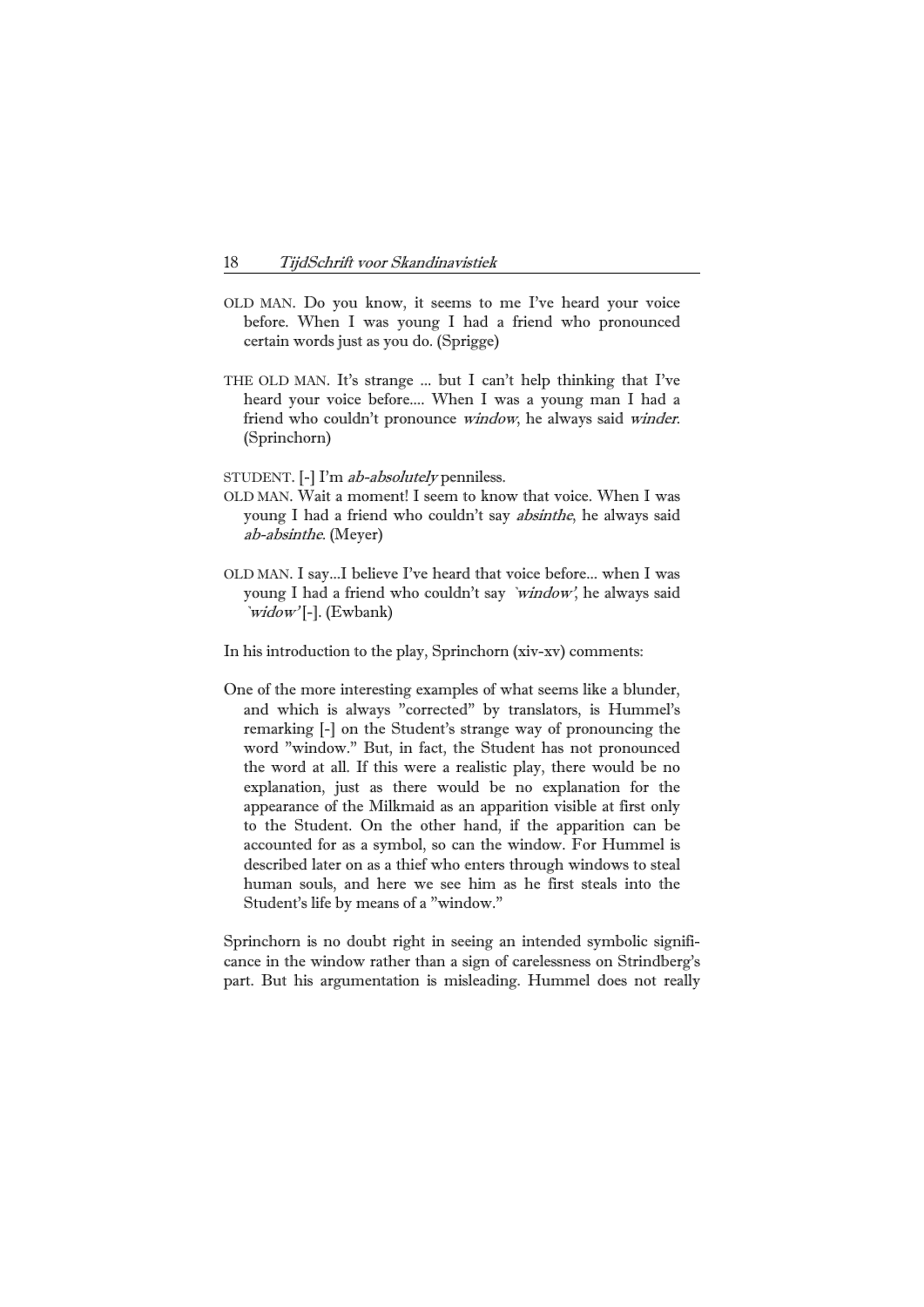| Egil Törnqvist | 19 |
|----------------|----|
|                |    |

claim that the Student has uttered the word funster; he is merely saying that the Student's pronunciation reminds him of the way in which someone used to pronounce the word *fönster*, which is something else. Since the Student has just uttered the word beröm, presumably pronouncing it berum, Hummel's remark seems quite appropriate. Yet it is strange in another way. Hummel's implication that the pronunciation of the vowel (*u* instead of  $\ddot{\phi}$ ) be unique, or at least very rare, is absurd since this was, and still is, standard Stockholm pronunciation. It is in this way that Hummel "steals into the Student's life."

 When Hummel proves to be right in his assumption that the Student is related to his, Hummel's, early friend, there are two possible explanations. Either he knows or suspects for other reasons that the Student is the son of his one-time friend and later enemy Arkenholz; his reference to the Student's pronunciation is then merely a wary way of establishing contact with him. Or else he is, like the Student who can see what others cannot see, provided with supernatural intuition. Since Hummel is the diabolic character in the play, both explanations make sense.

 After a careful reading of the text we may arrive at this interpretation but in the theatre, where we have little time to ponder, we are as manipulated as the Student by Hummel's illogical reasoning. This strenghtens our identification with the Student, who is the archetypal protagonist of the play, and that is, I believe, precisely what the playwright was aiming at.

It should be clear from the foregoing that *fönster-funster*, when enunciated on the stage, present a problem even to many source text recipients. The passage in which they are found, apart from being exceedingly mystifying, presupposes a knowledge about regional pronunciation that cannot be taken for granted outside Stockholm.

 Turning to the translations we can distinguish different strategies. Sprigge empties the passage of its significance by paraphrasing it. Björkman, Sprinchorn and Ewbank try to find equivalents for Strindberg's implied variation fönster-funster with their "door-dur," "window-winder" and "window-widow"; but since "dur," "winder" and "widow" are idiosyncratic rather than regional pronunciations, the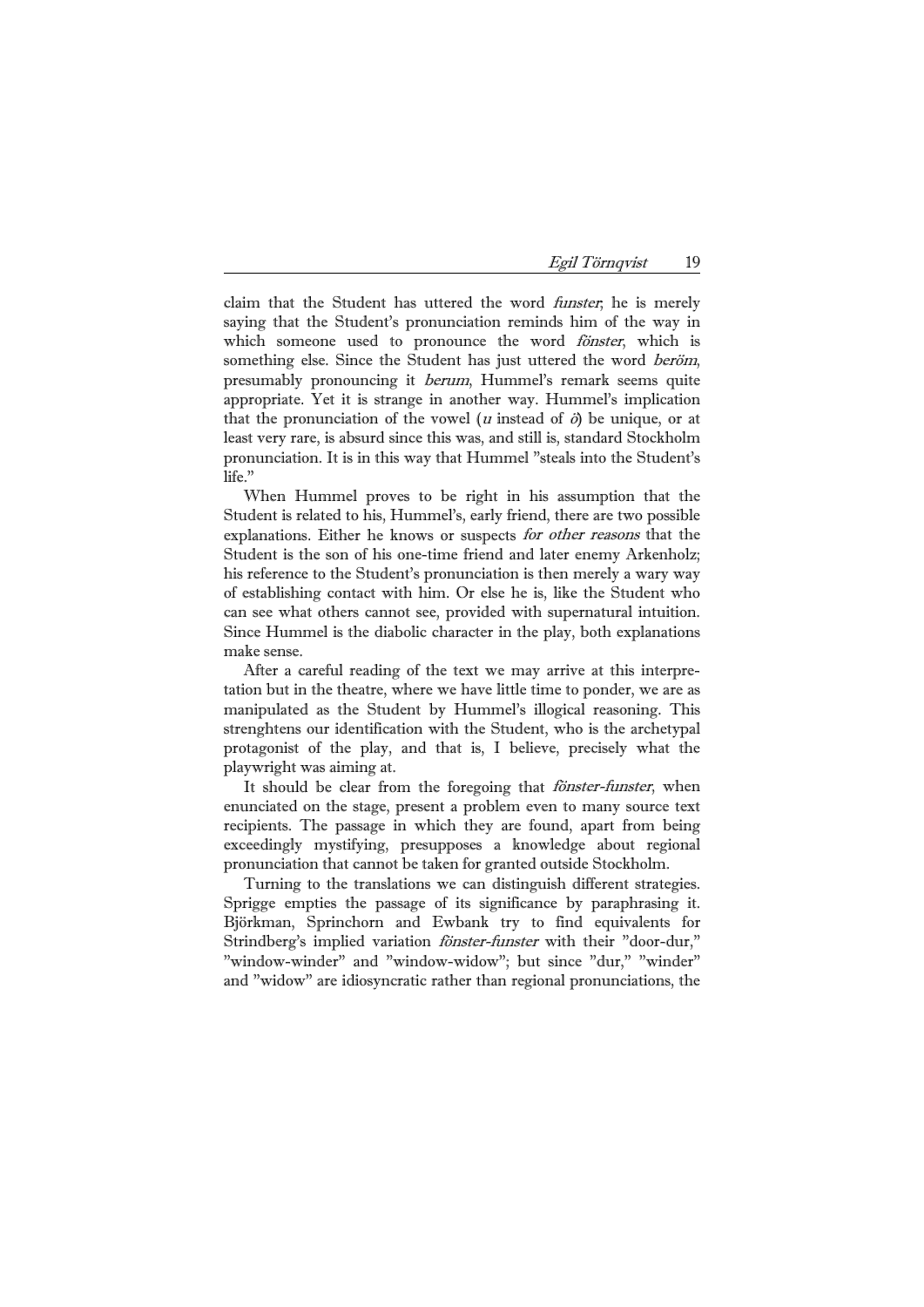way in which their Hummels manipulate the Student becomes less absurd. Meyer rationally `emends' the source text, thereby demystifying it. He makes the Student stammer and suggests that the way in which he stammers is inherited from his father. Something of the irony of the source text is nevertheless retained, since stammering, like regional pronunciation, is not an individual mannerism.

In the new Swedish standard edition of Strindberg's works, all the texts are provided with extensive explicanda.<sup>[4](#page-13-0)</sup> Miss Julie, for example, has no less than sixty-seven word explications. In a performance we expect some, many, most or all of these words — depending on the intended audience — to be replaced by other, more intelligible words, even if it makes the text less suggestive or meaningful. After all, meanings that are not understood are — meaningless. The problem of complexity versus comprehensibility — more burning in the theatre than in the study — applies not least to the translation of verbal imagery. Certainly when we deal with texts that are a hundred years old.

 There is perhaps some consolation in the fact that source text imagery is sometimes as difficult, or even more difficult, to grasp than target text imagery. On the other hand, source text imagery will often have an emotional, because culture-bound, impact on the spectator that target text imagery will not, or not in the same way. "Now summer vacation begins!," is the Son's concluding speech in Pelikanen/The Pelican (1907) as he and his sister sink to their death in the flames. Johnson's literal rendering of the original's "Nu börjar sommarlovet!" seems to strike a meaningful compromise between Paulson's "Now our long summer vacation is starting," which makes the tenor (death) too explicit, and Sprinchorn's "Now it's summer again!", which obscures the tenor by omitting the vehicle's `lov'

<span id="page-13-0"></span><sup>4</sup> Ewbank is the only one of the Strindberg translators mentioned in this paper who provides ample explanatory notes, notes "primarily aimed at the directors" of the plays (9). Hopefully this laudable initiative will be adopted by future drama translators.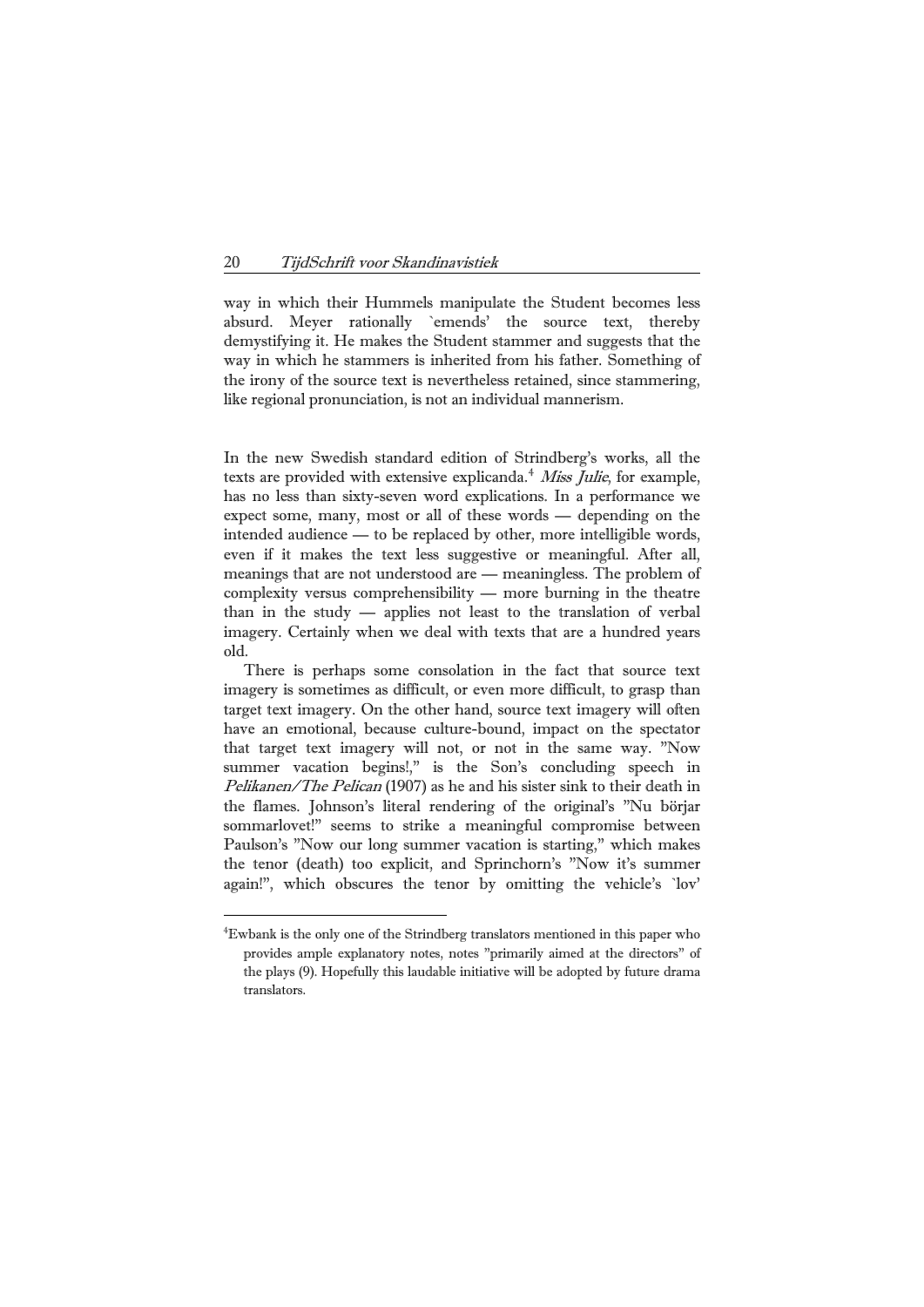Egil Törnqvist 21

(vacation) and by stressing seasonal circularity by adding "again". Yet even Johnson is — necessarily — unable to transfer the emotional impact of the metaphor sommarlov which to Swedes connotes such things as a brief, sunny period of undisturbed freedom in a summer house close to water after a long, dark, cold winter in town.<sup>[5](#page-14-0)</sup> In this particular case it refers to a vacation in the archipelago outside Stockholm, the emblematic paradise for Strindberg. The emotional tenor of sommarlovet, this must be our conclusion, is untranslatable. We have reached the limits for what a translator for the stage can do.

<span id="page-14-0"></span><sup>&</sup>lt;sup>5</sup>Even Swedes of today may find it difficult to empathize fully with the nostalgic reverberations at the end of the play. As Steene (56) indicates, perhaps only "en stadsbo ur den svenska medelklassen som växte upp i seklets början" could really sense "Strindbergs sinnligt laddade referenser till sommaren som ett nostalgiskt drömlandskap, ett barndomens förlorade paradis."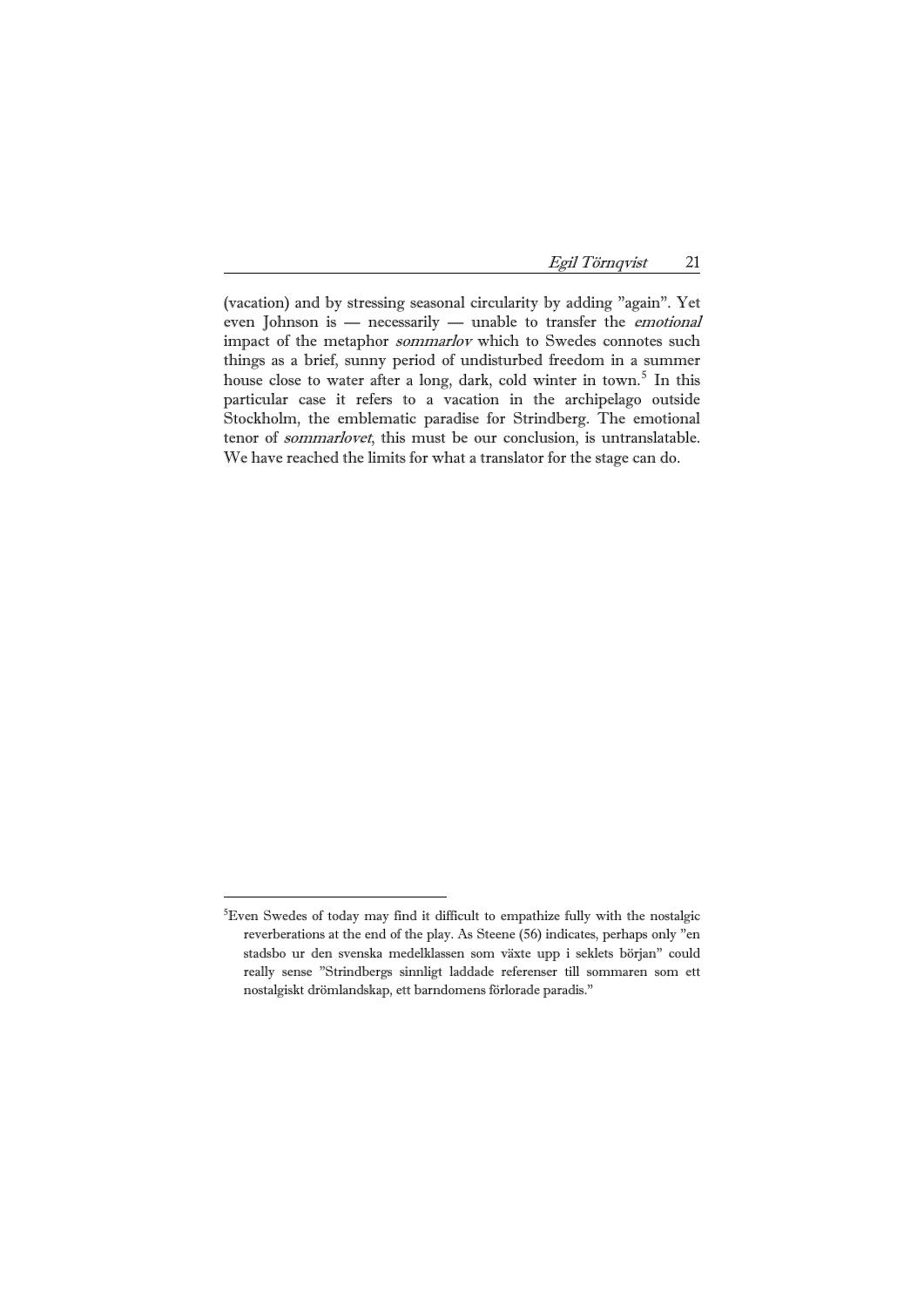## **Texts**

- Strindberg, August (1912-21). Samlade skrifter (SS), ed. John Landquist, 55 vols., Stockholm.
- Strindberg, August (1981-). Samlade Verk (SV), chief ed. Lars Dahlbäck, Stockholm.
- Strindberg, August (1912-16). Plays. Trans. Edwin Björkman, New York.
- Strindberg, August (1955). Six Plays of Strindberg. Trans. Elizabeth Sprigge, Garden City, N.Y.
- Strindberg, August (1958/1981). Three Plays. Trans. Peter Watts, Harmondsworth.
- Strindberg, August (1962). The Chamber Plays. Trans. Evert Sprinchorn, Seabury Quinn, Jr & Kenneth Petersen, New York. [Introduction by Evert Sprinchorn]
- Strindberg, August (1969). One-Act Plays. Trans. Arvid Paulson, New York.
- Strindberg, August (1970). Pre-Inferno Plays. Trans. Walter Johnson, Seattle.
- Strindberg, August (1973). A Dream Play and Four Chamber Plays. Trans. Walter Johnson, Seattle.
- Strindberg, August (1975). *Dramas of Testimony*. Trans. Walter Johnson, Seattle.
- Strindberg, August (1976/1982). Plays: One. Trans. Michael Meyer, London.
- Strindberg, August (1986). The Storm. Trans. Barry Jacobs & Susan Flakes. Unpublished.
- Strindberg, August (1986). Selected Plays, Vol. 2. Trans. Evert Sprinchorn, Minneapolis.
- Strindberg, August (1989). Thunder in the Air. Trans. Eivor Martinus, London.
- Strindberg, August (1997). Three Chamber Plays, Bath.